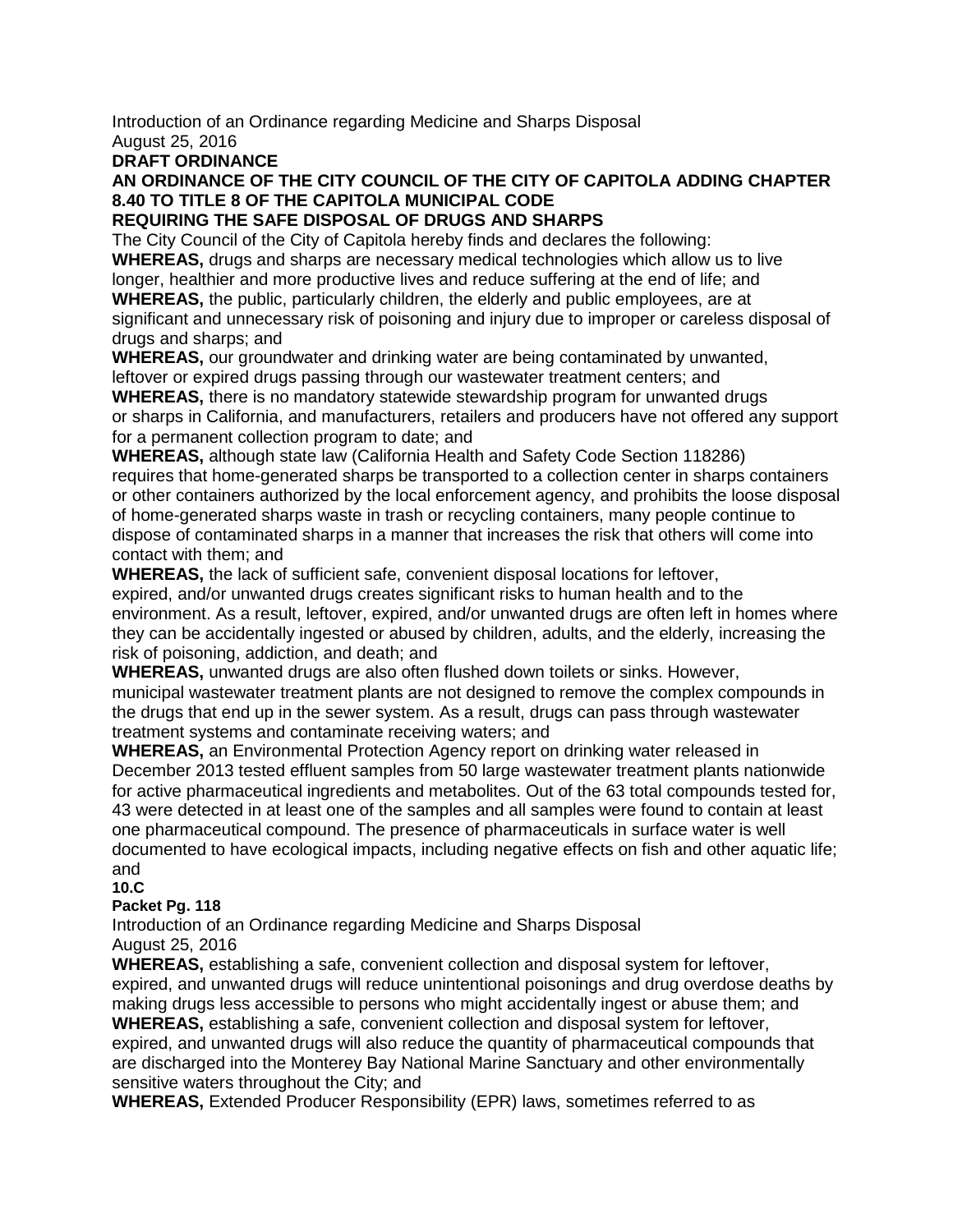Product Stewardship laws, place responsibility for end-of-life management of consumer products on the manufacturers and producers of the products, while encouraging product design that minimizes negative impacts on human health and the environment at every stage of the product's lifecycle; and

**WHEREAS,** many local and national governmental bodies support EPR, including CalRecycle (formerly the California Integrated Waste Management Board), the National Association of Counties, and the National League of Cities; and

**WHEREAS,** California has passed four significant products stewardship laws for mercury thermostats (AB 2347, enacted as Chapter 572 of the statutes of 2008), carpet (AB 2398, enacted as Chapter 681 of the statutes of 2010), paint (AB 1343, enacted as Chapter 420 of the statutes of 2010) and mattresses (SB 254, enacted as Chapter 388 of the statues of 2013). All four laws require producers to establish and fund product stewardship programs for their waste streams; and

**WHEREAS,** in 2010, Congress passed the "Secure and Responsible Drug Disposal Act of 2010," Public Law No. 111-273, which authorized the Attorney General to expand the methods through which pharmaceuticals classified as controlled substances may be collected, including through collection at pharmacies. The goal of the bill was to increase opportunities for drug collection in order to reduce substance abuse, accidental poisoning, and the release of harmful substances into the environment. On October 9, 2014, the Drug Enforcement Agency promulgated regulations implementing that Act. These regulations, among other things, authorize retail pharmacies to maintain secure collection bins for controlled substances; and **WHEREAS,** Mexico, a number of Canadian provinces, much of Europe and several other countries already have active, well-established EPR drug disposal programs in place.

Many of the same drug companies that participate in these programs manufacture drugs sold in the United States; and

**WHEREAS,** in 2012, Alameda County became the first local government in the United States to pass legislation requiring pharmaceutical companies to design, fund, and operate a program to safely collect and dispose of unwanted drugs, similar to the take-back programs in Canada's pharmacies. On September 30, 2014, the Ninth Circuit Court of Appeal rejected a legal challenge to Alameda County's Ordinance brought by pharmaceutical trade associations. Pharm. Research & lvlfrs. Of Am. v. Cty. of Alameda, 13~16833, 768 F.3d1037 (9th Cir. 2014). The U.S. Supreme Court subsequently declined to hear an appeal of this ruling; and **WHEREAS,** King County, Washington as well as the City and County of San Francisco and the Counties of Santa Cruz, San Mateo, Santa Clara, San Luis Obispo and Marin have **10.C**

#### **Packet Pg. 119**

Introduction of an Ordinance regarding Medicine and Sharps Disposal August 25, 2016

enacted similar ordinances requiring drug manufacturers to design, fund, and operate programs to safely collect and dispose of local residents' unwanted drugs and/or sharps; and

**WHEREAS,** beginning in 2008, the County of Santa Cruz has operated a voluntary County-funded collection program, pursuant to which the County of Santa Cruz and the City have been working together with the cities of Watsonville, Santa Cruz and Scotts Valley to provide a convenient and permanent system to collect unwanted pharmaceuticals. As of October 2015, this program consists of 46 locations at pharmacies, police departments, and sheriff's stations, which collect both controlled and non-controlled substances, as well as city and county household hazardous waste disposal sites. Participation in collection and disposal of unwanted drugs is still voluntary, resulting in a patchwork of businesses participating in one or both programs, leading to confusion among consumers and sometimes improper disposal in the wrong containers; and

**WHEREAS,** on December 8, 2015, the Santa Cruz County Board of Supervisors passed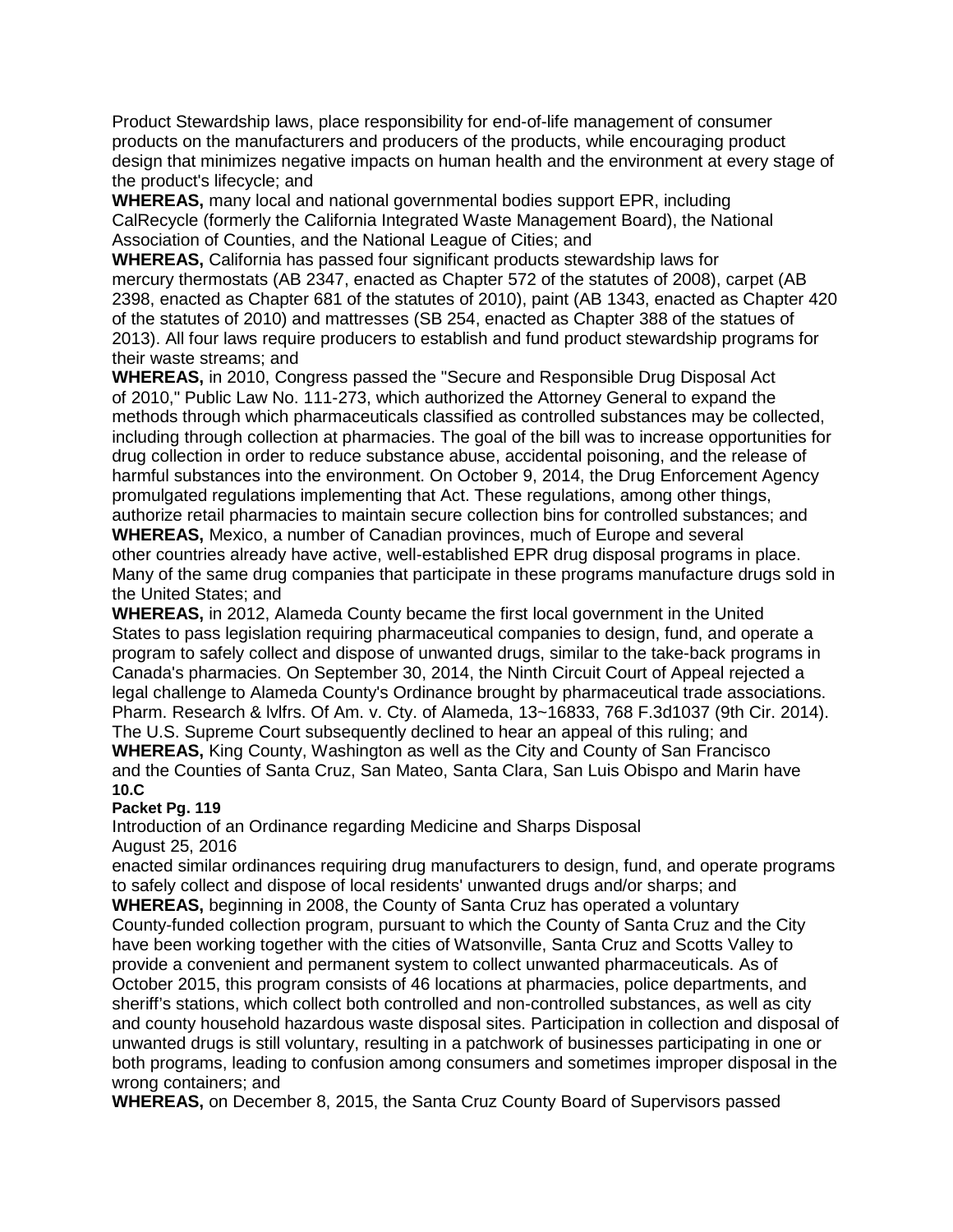an Ordinance (Ordinance No. 5214, effective the 31st day after the date of final passage) requiring the safe disposal of drugs and sharps and establishing a Product Stewardship Program to safely collect and dispose of unused/unwanted pharmaceutical and sharps waste from county residents. This City Ordinance is intended to compliment and be consistent with Santa Cruz County's Safe Disposal of Drugs and Sharps Ordinance (Santa Cruz County Code Chapter 7.95); and

**WHEREAS,** a manufacturer and/or producer-funded collection and disposal program in the City for unwanted drugs and sharps would significantly increase convenient disposal options for City residents' unwanted drugs and sharps, enabling collection of larger quantities of unwanted drugs and sharps and reducing risks to public safety, health, and the environment.

# **BE IT ORDAINED BY THE CITY COUNCIL OF THE CITY OF CAPITOLA AS FOLLOWS: SECTION I**

The Capitola Municipal Code is hereby amended by adding Chapter 8.40 to read as follows: **Chapter 8.40 CAPITOLA SAFE DRUG AND SHARPS DISPOSAL**

**Sections:**

**8.40.010 Purpose and Intent**

**8.40.020 Title**

**8.40.030 Definitions**

**8.40.040 Product Stewardship Program**

**8.40.050 Product Stewardship Plan**

**8.40.060 Disposal of Unwanted Products**

**8.40.070 Product Stewardship Program Promotion and Outreach**

**8.40.080 Retailer and Provider Participation**

**8.40.090 Lists of Producers and Manufacturers of Covered Drugs and Sharps**

**8.40.100 Reporting.**

**8.40.110 Program Assessment and Collection of Data**

**8.40.120 List of Producers**

**8.40.130 Regulations and Fees**

- **8.40.140 Enforcement**
- **8.40.150 Additional Provisions**

**10.C**

**Packet Pg. 120**

Introduction of an Ordinance regarding Medicine and Sharps Disposal August 25, 2016

#### **8.40.010 Purpose and Intent**

The purpose of this chapter is to protect the health, safety and welfare of the public and of the environment by providing for the safe and orderly collection and disposal of drug and sharps waste and by placing responsibility for end-of-life management of drug and sharps products on the manufacturers and/or producers of the products, while encouraging product design that minimizes negative impacts on human health and the environment at every stage of the product's lifecycle. This chapter is intended to be consistent with the Santa Cruz County Safe Drug and Sharps Disposal Ordinance.

#### **8.40.020 Title**

This chapter may be cited as the "Capitola Safe Drug and Sharps Disposal Ordinance." **8.40.030 Definitions**

For the purposes of this chapter, the following terms have the meanings given below. A. "City Council" refers to the City Council of the City of Capitola.

B. "City" means the City of Capitola, California.

C. "Consumer Generators" means residents of single and multiple family residences or other locations who possess, dispose of and/or abandon household Covered Drugs or Sharps. "Consumer Generators" does not include airport security, drug seizures by law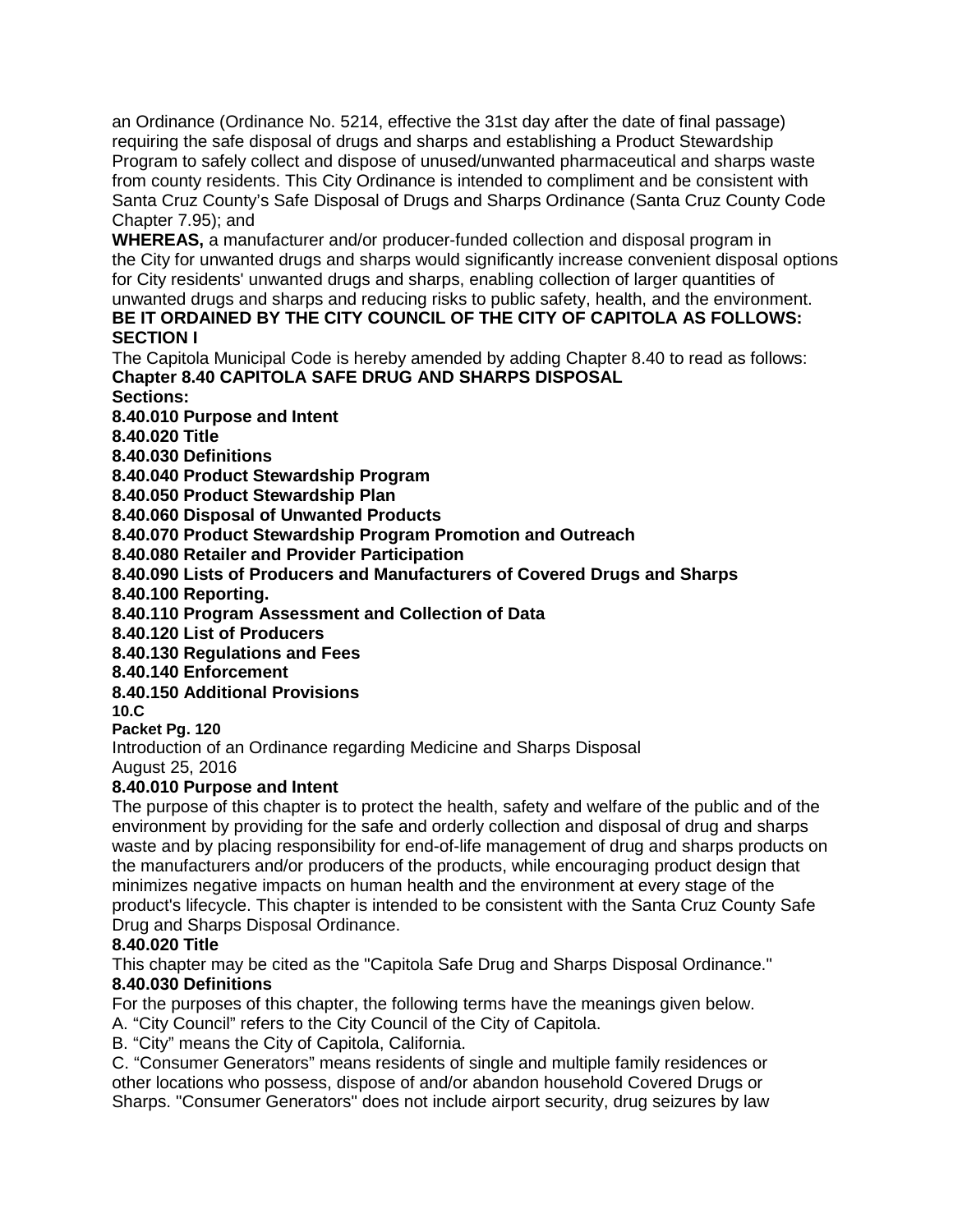enforcement, pharmacy waste, business waste, or any other source identified by the Department as a non-consumer source.

D. "Controlled Substance" for purposes of this section shall mean any substance listed under California Health and Safety Code Sections 11053 through 11058 and/or Title 21 of the United States Code, Sections 812 and 813 or any successor legislation.

E. "Cosmetics" means (i) articles intended to be rubbed, poured, sprinkled, or sprayed on, introduced into, or otherwise applied to, the human body, or any part thereof for cleansing, beautifying, promoting attractiveness, or altering the appearance, and (ii) articles intended for use as a component of any such articles.

F. "Covered Drug" means all brand name and Generic Prescription Drugs. Notwithstanding the foregoing sentence, "Covered Drug" does not include: (i) vitamins or supplements; (ii) herbal-based remedies and homeopathic drugs, products, or remedies; (iii)

Cosmetics, soap (with or without germicidal agents), laundry detergent, bleach, household cleaning products, shampoos, sunscreens, toothpaste, lip balm,

antiperspirants, or other personal care products that are regulated as Cosmetics under the Federal Food, Drug, and Cosmetic Act ("FFDCA") (21 U.S.C. Section 301 et seq. (2002)); (iv) Drugs for which Producers provide a take-back program as part of a Federal Food and Drug Administration managed risk evaluation and mitigation strategy (21 U.S.C. Section 355-1); (v) Drugs that are biological products as defined by 21 C.F.R. 600.3(h) as it exists on the effective date of this chapter if the Producer already provides **10.C**

### **Packet Pg. 121**

Introduction of an Ordinance regarding Medicine and Sharps Disposal August 25, 2016

a take-back program; and (vi) pet pesticide products contained in pet collars, powders, shampoos, topical applications, or other delivery systems.

G. "County" means the County of Santa Cruz, California.

H. "Department" means the City of Capitola City's Manager's Department.

I. "City Manager" means the City of Capitola City Manager or his or her designee.

J. "Drug Wholesaler" means a Person that sells or distributes Covered Drugs for resale to an Entity other than a consumer.

K. "Drugs" means: (i) articles recognized in the official United States Pharmacopoeia, the official National Formulary, the official Homeopathic Pharmacopoeia of the United States, or any supplement to any of them; (ii) articles intended for use in the diagnosis, cure, mitigation, treatment, or prevention of disease in humans or other animals; (iii) articles, other than food, intended to affect the structure or any function of the body of humans or other animals; and (iv) articles intended for use as a component of any article specified in clause (i), (ii), or (iii) of this definition. Notwithstanding the foregoing sentence, "Drugs" does not include or mean medical devices, their component parts or accessories.

L. "Entity" means a Person other than an individual.

M. "Generic" means a Drug that is chemically identical or bioequivalent to a brand name Drug in dosage form, safety, strength, route of administration, quality, performance characteristics, and intended use, though inactive ingredients may vary.

N. "Hazardous Waste" means a "hazardous waste" as defined in the Federal Resource Conservation and Recovery Act (RCRA) of 1976, as amended (42 USCA § 6901 et seq.) and the implementing regulations (40 C.F.R. §§239 through 282), as amended. This waste includes, but is not limited to, bulk chemotherapy drugs, P-listed waste, U-listed waste and characteristic hazardous waste.

O. "Manufacture" means the production, preparation, propagation, compounding, or processing of Covered Drugs or Sharps but does not include the activities of a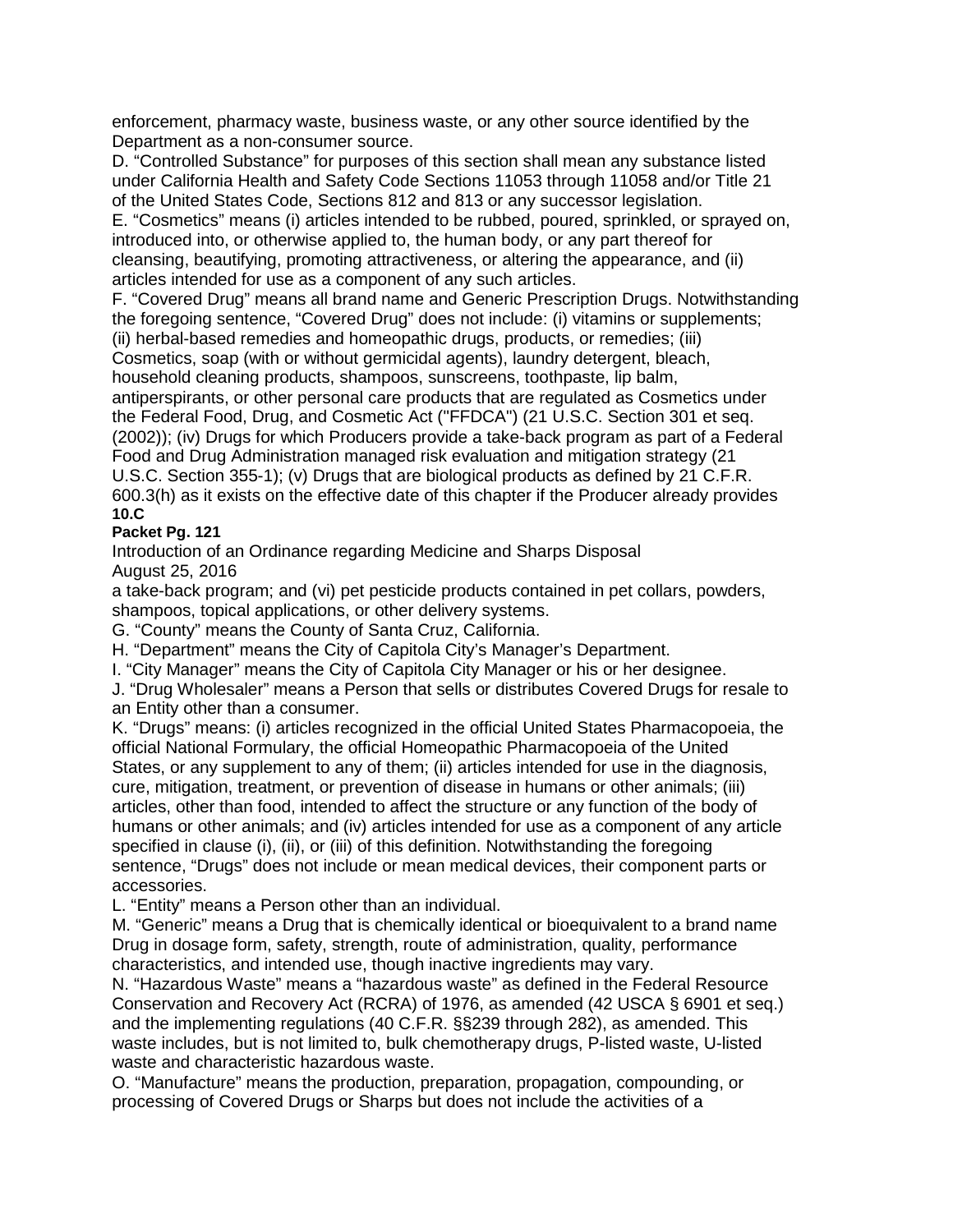Repackager, Drug Wholesaler or medical practitioner who distributes or dispenses such substances or devices in the ordinary course of his or her professional practice or prepares, compounds, packages or labels such substances or devices.

P. "Manufacturer" means a Person engaged in the Manufacture of Covered Drugs or Sharps.

Q. "Mail-back Program" means a system whereby Consumer Generators of Unwanted Products obtain prepaid and preaddressed mailing envelopes in which to place Unwanted Products for shipment to an Entity that will dispose of them safely and legally. R. "Medical Waste" means "Medical waste" as defined in Section 117690 of the California Health and Safety Code, as amended.

#### **10.C Packet Pg. 122**

Introduction of an Ordinance regarding Medicine and Sharps Disposal August 25, 2016

S. "Person" means an individual, firm, sole proprietorship, corporation, limited liability company, general partnership, limited partnership, limited liability partnership,

association, cooperative, or other entity of any kind or nature, however organized. T. "Pharmacy" means a place licensed by the State of California Board of Pharmacy where the practice of pharmacy is conducted.

U. "Plan" or "Product Stewardship Plan" means a product stewardship plan required under this chapter that describes the manner in which a Product Stewardship Program will be provided.

V. "Plan Operator" means the Person that develops, implements and operates a Product Stewardship Plan, including but not limited to a Producer or Stewardship Organization. W. "Prescription Drug" means any Drug, including, but not limited to, any Controlled Substance, that is required by federal or state law, rule or regulation to be dispensed by prescription only or is restricted to use by practitioners only.

X. "Producer" shall be determined, with regard to Covered Drugs and Sharps that are sold, offered for sale, or distributed in the City as meaning one of the following:

1. The Person who Manufactures Covered Drugs or Sharps and who sells, offers for sale, or distributes Covered Drugs or Sharps in the City under that Person's own name or brand.

2. If there is no Person who sells, offers for sale, or distributes Covered Drugs or Sharps in the City under the Person's own name or brand, the Producer of Covered Drugs or Sharps is the owner or licensee of a trademark or brand under which the Covered Drugs or Sharps are sold or distributed in the City, whether or not the trademark is registered. 3. If there is no Person who is a Producer of Covered Drugs or Sharps for purposes of paragraphs (1) and (2), the Producer of Covered Drugs or Sharps is the Person who

brings the Covered Drug into the City for sale or distribution.

Notwithstanding the foregoing, "Producer" does not include: (i) a Retailer or Repackager that only puts its label on a Covered Drug or Sharps; (ii) a pharmacist who dispenses Prescription Drugs to, or repackages or compounds a prescribed individual Drug product for a consumer; or (iii) a Drug Wholesaler who is not also a Manufacturer.

Y. "Product Stewardship Program" or "Program" means a program financed, developed, implemented, and operated by Producers to collect, transport, and dispose of Unwanted Products.

Z. "Provider" means any Person that sells or otherwise furnishes Covered Drugs or Sharps to consumers at a medical or veterinary office, clinic, hospital or approved needleexchange program located in the City.

AA. "Public Hearing" means any hearing held by the Department or the City which is open to the public for the purposes of collecting public comment. It does not necessarily refer to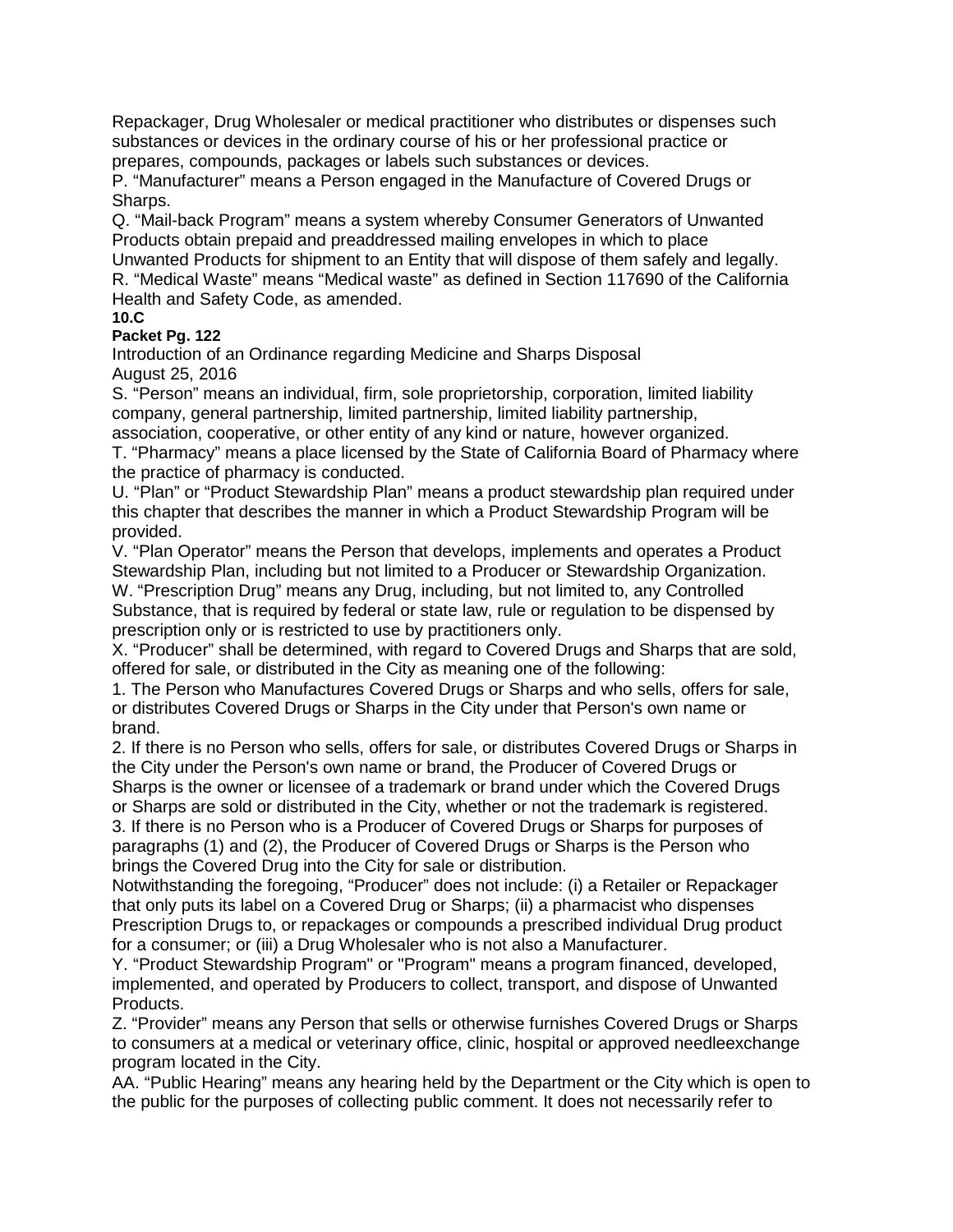meetings of the City Council.

#### **10.C**

#### **Packet Pg. 123**

Introduction of an Ordinance regarding Medicine and Sharps Disposal August 25, 2016

BB. "Repackager" means a Person who owns or operates an establishment that repacks, repackages, and/or re-labels a product or package (including a Covered Drug and/or Sharps) for further sale or for distribution without a further transaction.

CC. "Retailer" means any Person that sells Covered Drugs or Sharps directly to consumers at a business located in the City.

DD. "Santa Cruz County Safe Drug and Sharps Disposal Ordinance" refers to Chapter 7.95 of the Santa Cruz County Municipal Code, entitled ", Santa Cruz County Safe Drug and Sharps Disposal", as such may be amended.

EE. "Sharps" means one or more hypodermic needles, pen needles, intravenous needles, lancets and other devices used to penetrate the skin for drawing blood, or for the delivery of medications or Drugs.

FF. "Stewardship Organization" means an organization designated by a group of Producers to act as an agent on behalf of each Producers to operate a Product Stewardship Program.

GG. "Unwanted Products" means Covered Drugs or Sharps no longer wanted by the owner or that have been abandoned, discarded, or are intended to be discarded by the owner. **8.40.040 Product Stewardship Program**

A. Requirement for Sale. This chapter shall apply only to Producers whose Covered Drugs and/or Sharps are sold and/or distributed in the City and to Retailers who sell Covered Drugs and/or Sharps in the City. This chapter shall apply only to areas within the City limits. This chapter shall be administered and implemented by the City of Capitola City Manager's Department. Each Producer shall participate in a Stewardship Program. Each Producer must:

1. Operate, individually or jointly with other Producers, a Product Stewardship Program approved by the Department; or

2. Enter into an agreement with a Stewardship Organization to operate, on the Producer's behalf, a Product Stewardship Program approved by the Department.

B. Product Stewardship Program Costs.

1. A Producer, group of Producers, or Stewardship Organization must pay all administrative and operational fees and costs associated with their Product Stewardship Program and related Product Stewardship Plan, including, but not limited to, the cost of collecting, transporting, and disposing of Unwanted Products collected from Consumer Generators and the recycling and/or disposal of packaging collected with the Unwanted Product.

2. No Person or Producer may charge a specific point-of-sale fee to consumers to recoup the costs of their Product Stewardship Program, nor may they charge a specific point-of-collection fee at the time the Unwanted Products are collected from Consumer Generators or delivered for disposal. **10.C**

# **Packet Pg. 124**

Introduction of an Ordinance regarding Medicine and Sharps Disposal August 25, 2016

3. A Producer, group of Producers, or Stewardship Organization must pay all costs and expenses incurred by the City, including but not limited to the Department, in the administration and enforcement of their Product Stewardship Program. Exclusive of fines and penalties, the City shall only recover its actual costs of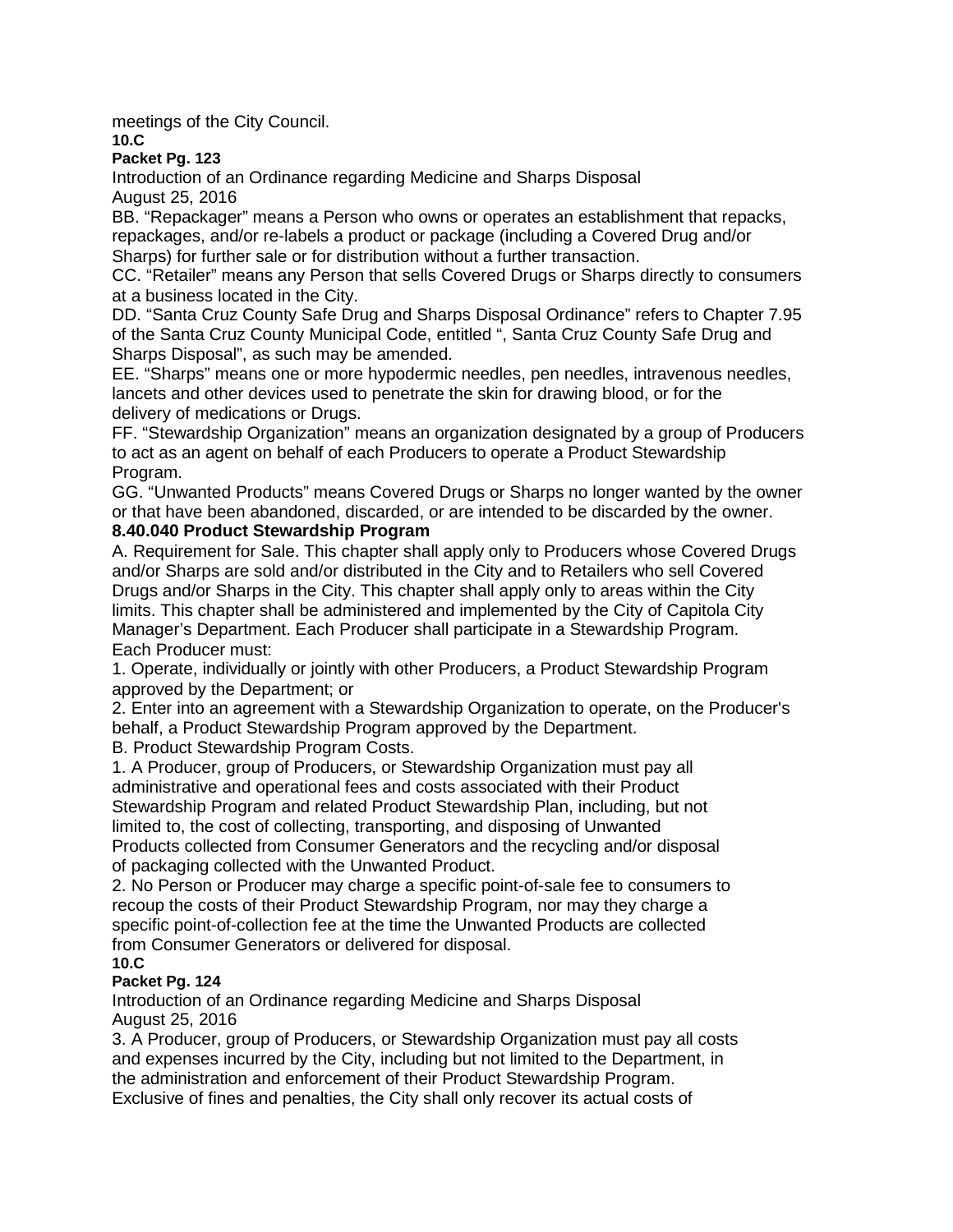administration and enforcement under this chapter and shall not charge any amounts under this chapter in excess of its actual administrative and enforcement costs.

4. A Producer, group of Producers, or Stewardship Organization must pay all collection and disposal costs and expenses as of the date that the ordinance codified in this chapter becomes effective. If the City incurs any costs or expenses due to delays in establishment of an approved Stewardship Plan, the Producer, group of Producers, or Stewardship Organization must reimburse the City in full for such costs.

### **8.40.050 Product Stewardship Plan**

A. Plan Content. Each Product Stewardship Program shall have a Product Stewardship Plan (which must be submitted, reviewed and approved in accordance with Section 8.40.050(B) below) that contains each of the following:

1. Certification that the Product Stewardship Program will accept all Unwanted Products regardless of who produced them, unless excused from this requirement by the Department as part of the approval of the Plan;

2. Contact information (including the name, physical and mailing address, telephone number, and email address) for the individual and the Entity submitting the Plan, the Plan Operator, and each of the Producers participating in the Product Stewardship Program;

3. A description of the methods by which Unwanted Products from Consumer Generators will be collected and handled at all retail sale facilities of Sharps and Covered Drugs in the City, including without limitation a description of bins to be used and collection methods;

4. A description of the methods by which Unwanted Products from Consumer Generators will be collected and handled at all public health facilities in the City, as well as at such other locations as designated by the Department, including without limitation a description of bins to be used and collection methods;

5. The location of each collection site and locations where envelopes for a Mailback Program are available (if applicable);

6. A list containing the name, location, permit status, and record of any penalties, violations, and/or regulatory orders received in the previous five years by each Person that will be involved in collecting and/or transporting Unwanted Products and each Medical Waste or Hazardous Waste disposal facility proposed to participate in the Product Stewardship Program; **10.C**

# **Packet Pg. 125**

Introduction of an Ordinance regarding Medicine and Sharps Disposal August 25, 2016

7. A description of how the Unwanted Products will be safely and securely tracked and handled from collection through final disposal and the policies and procedures to be followed to ensure security;

8. A description of the public education and outreach activities required under this chapter and how their effectiveness will be evaluated;

9. A description of how the scope and extent of the Product Stewardship Program are reasonably related to the amount of Covered Drugs and Sharps that are sold in the City, by the Producer or group of Producers;

10. A starting date when collection of Unwanted Products will begin;

11. A description of how support will be provided to any law enforcement agencies within the City that have, or later agree to have, a collection program for Controlled Substances, including, without limitation: (i) the provision of a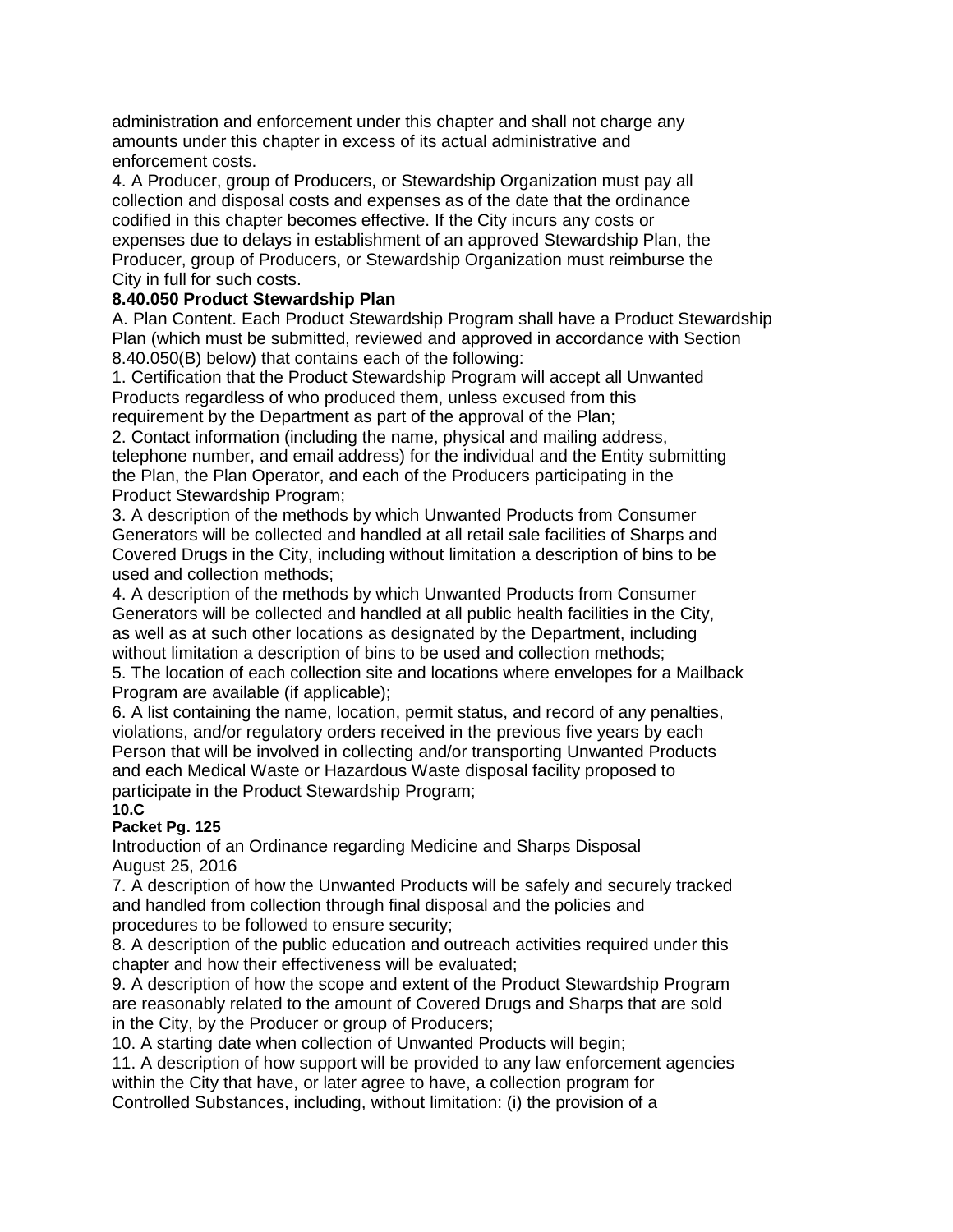collection kiosk with appropriate accessories and signage, (ii) an ability to accept Controlled Substances and other Covered Drugs, and (iii) technical support up to and including an appropriate Person to provide on-site assistance with the sorting and separation of Controlled Substances at no cost to a participating law enforcement agency;

12. If more than one Producer will be involved in a proposed Product Stewardship Program, then the Product Stewardship Plan for that Program must include a fair and reasonable manner for allocating the costs of the Program among the participants in that Program, such that the portion of costs paid by each Producer is reasonably related to the amount of Covered Drugs and Sharps that Producer sells in the City.

B. Existing County-Approved Product Stewardship Plan. If a Producer, group of Producers, or Stewardship Organization is/are operating a Product Stewardship Program within the County under an existing Product Stewardship Plan that has been approved by the County of Santa Cruz in accordance with Chapter 7.95 of the Santa Cruz County Code ("County-Approved Plan"), such Producer, group of Producers, or Stewardship Organization may comply with Section 8.40.050(A) above, by supplementing such County-Approved Plan to cover the City and include all items listed in Section 8.40.050(A) above. The Product Stewardship Plan, as supplemented, must be submitted to the Department for review and approval of the provisions relating to and/or applicable to the City in accordance with Section 8.40.050(D) below.

C. Department Review and Approval; Updates.

1. No Producer, group of Producers, or Stewardship Organization within the City may begin collecting Unwanted Products to comply with this chapter until it has received written approval of its Product Stewardship Plan from the Department. The City may (in its discretion) continue collection on an interim basis if there is any delay in establishing a Stewardship Program as required under this chapter. Once approved by the Department, each Product Stewardship Plan must receive prior written approval from the Department for any proposed changes to the Plan. **10.C**

#### **Packet Pg. 126**

Introduction of an Ordinance regarding Medicine and Sharps Disposal August 25, 2016

2. All Product Stewardship Plans must be submitted to the Department for approval. Each Producer, group of Producers, or Stewardship Organization operating a Product Stewardship Program shall submit its initial Product Stewardship Plan (conforming to the above requirements) to the Department for review within sixty (60) days after the effective date of this chapter, or at a later date as approved in writing by the Department.

3. Within sixty (60) days after the Department's receipt and review of a Product Stewardship Plan, the Department will determine whether the Plan complies with the requirements of this chapter and of any regulations adopted pursuant to this chapter. The Department may at its sole discretion conduct a noticed Public Hearing as part of this process.

a. As part of its approval, the Department may set reasonable performance goals for the Program.

b. If the Department approves a Plan, it shall notify the applicant of its approval in writing.

c. If the Department rejects a Plan, it shall notify the applicant in writing of its reasons for rejecting the Plan. The Department may reject a Plan without conducting a Public Hearing.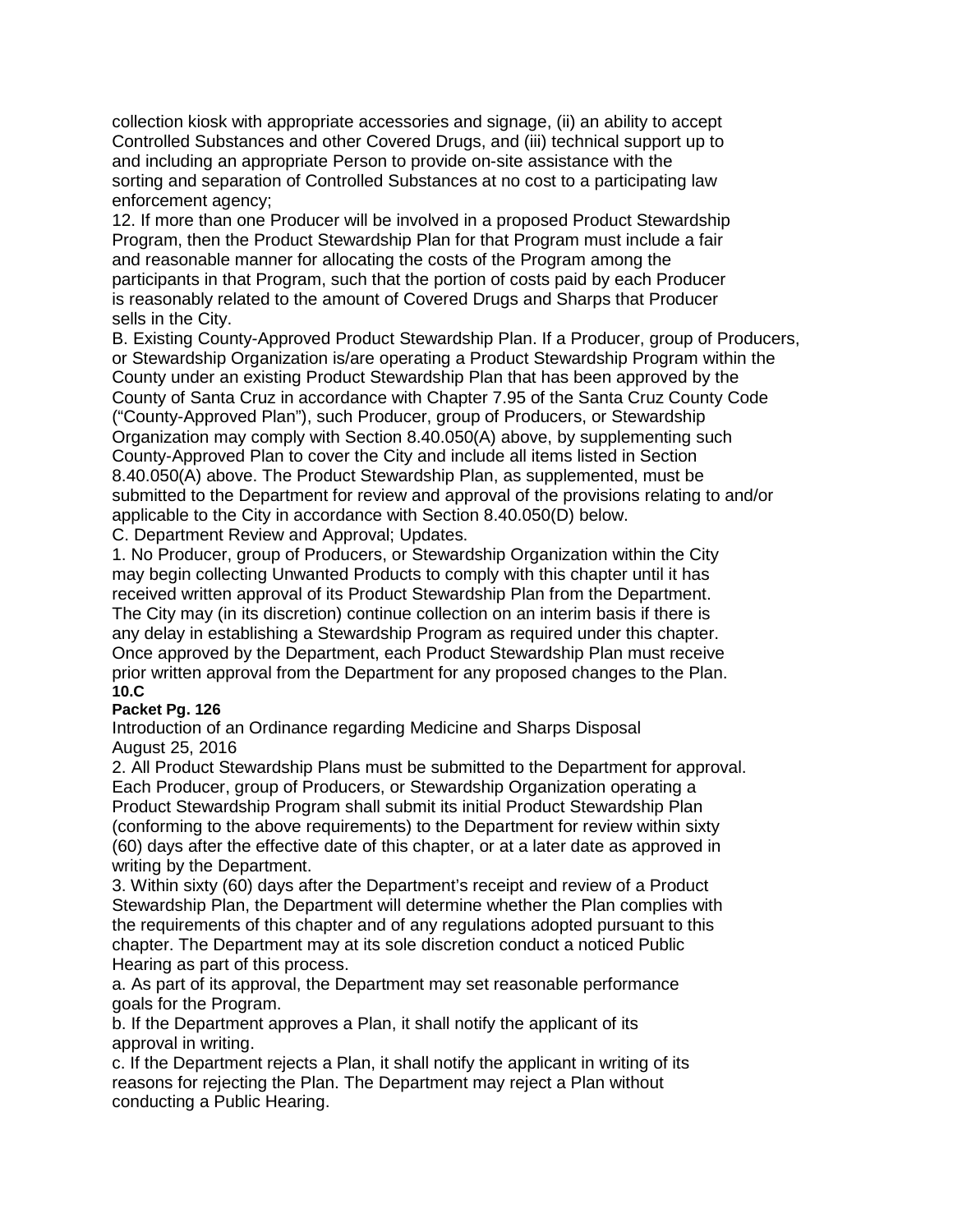d. An applicant whose Plan has been rejected by the Department must submit a revised Plan to the Department within thirty (30) days after receiving notice of the rejection. The Department may require the submission of a further revised Plan or, at its sole discretion, the Department may (without any obligation to do so) develop, approve and impose upon the applicant the Department's own Product Stewardship Plan or an approved Plan submitted by other Producer(s) pursuant to this chapter. The imposed Plan will be presented at a Public Hearing. The Department is not required, and nothing in this chapter shall be interpreted as requiring, the Department to create or impose a Product Stewardship Plan.

e. If the Department rejects a revised Product Stewardship Plan or any other subsequently revised Plan, the City Manager may deem the Producer(s) at issue to be out of compliance with this chapter and subject to the enforcement provisions contained in this chapter.

4. At least every three (3) years, a Producer, group of Producers or Stewardship Organization operating a Product Stewardship Program shall update its Product Stewardship Plan, explaining any substantive changes to components of the Plan, and submit the updated Plan to the Department for review and approval. 5. A Producer who begins to offer a Covered Drug or Sharps for sale in the City after the effective date of this chapter, must submit a Product Stewardship Plan to the Department or provide evidence of having joined an existing approved Product Stewardship Program within sixty (60) days following the Producer's initial offer for sale of a Covered Drug or Sharp in the City. **10.C**

### **Packet Pg. 127**

Introduction of an Ordinance regarding Medicine and Sharps Disposal August 25, 2016

6. Any proposed changes to a Product Stewardship Plan must be submitted in writing to the Department and approved by the Department in writing prior to implementation of any change. Notwithstanding the foregoing, for County-Approved Plans, only those changes relating to and/or applicable to the City must be submitted in writing to the Department for review and approval before implementation.

7. Required Plan Amendment. Within 60 days of the final promulgation of rules by the California Board of Pharmacy regarding collection of controlled substances by retail pharmacies in conformity with the U.S. Drug Enforcement Agency regulations implementing the Secure and Responsible Drug Disposal Act of 2010, each Producer, group of Producers or Stewardship Organization operating a Product Stewardship Program shall submit to the Department for review and approval an update to its Product Stewardship Plan that describes how the Plan will, within 120 days, comply with and conform to the requirements of such final rules of the California Board of Pharmacy.

8. The Department may audit the records of a Producer, group of Producers, or Stewardship Organization related to a Product Stewardship Plan and/or Product Stewardship Program, or request that the Producer, group of Producers, or Stewardship Organization arrange for the Department to inspect at reasonable times the facilities, vehicles, and equipment used in carrying out the Product Stewardship Plan.

#### **8.40.060 Disposal of Unwanted Products**

A. Compliance with Applicable Law. Each Product Stewardship Program must comply with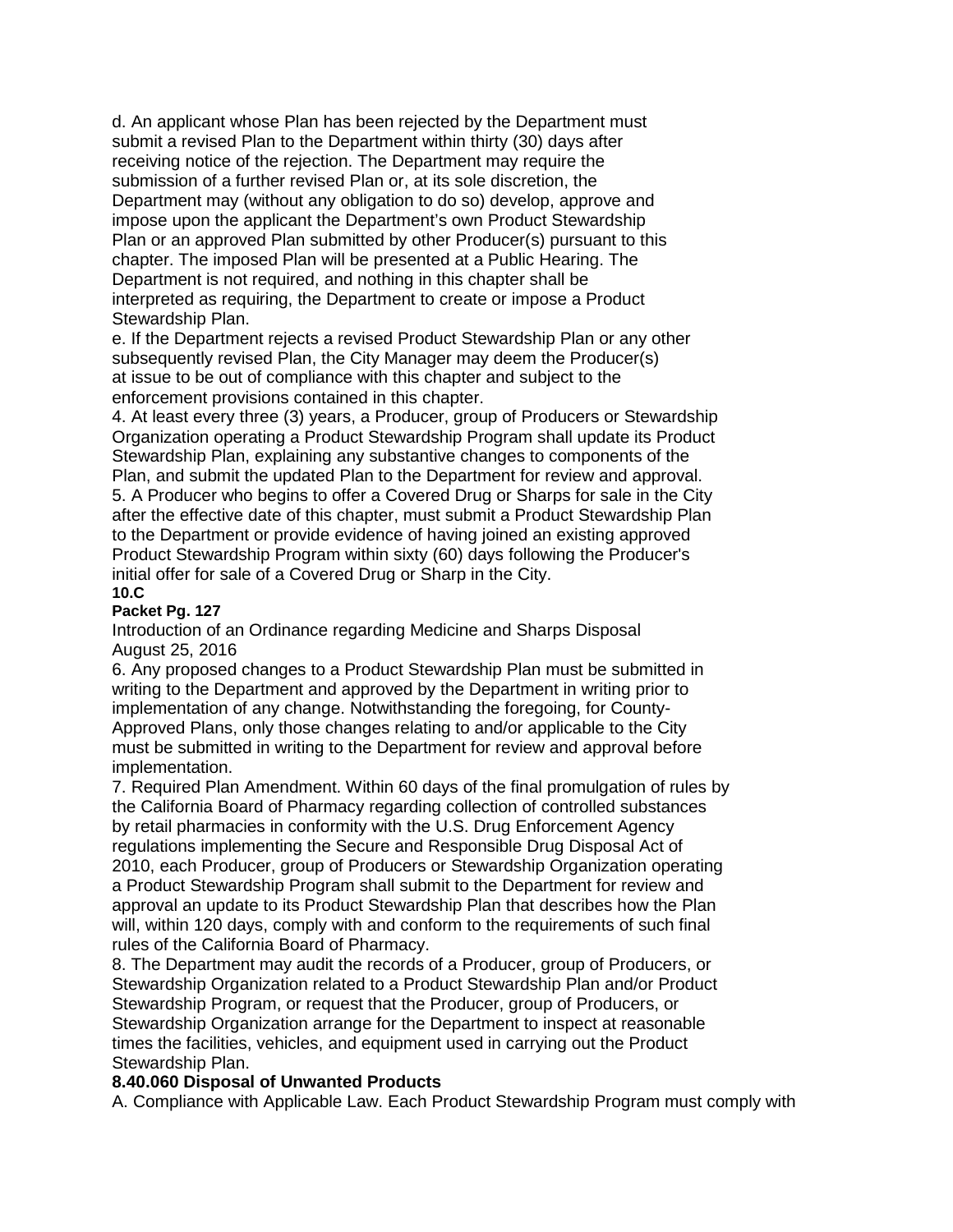all local, state, and federal laws and regulations applicable to its operations, including, but not limited to, laws, rules, and regulations governing the treatment and disposal of Unwanted Products.

B. Treatment and Disposal. Each Product Stewardship Program must treat Sharps waste by high heat sterilization and dispose of all unwanted Covered Drugs by incineration at a Medical Waste or Hazardous Waste facility authorized to accept such waste. Each treatment and/or disposal facility utilized must be in possession of all required regulatory permits and licenses.

C. New Technologies. Producers with Product Stewardship Programs may petition the Department for approval to use treatment and final disposal technologies, where lawful, that provide superior environmental and human health protection than provided by current Medical Waste or Hazardous Waste disposal technologies for Sharps and Covered Drugs if and when those technologies are proven and available. The proposed technology, at a minimum, must provide equivalent protection in each, and superior protection in one or more, of the following areas:

1. Monitoring of any emissions or waste;

2. Worker health and safety;

3. Reduction or elimination of air, water, or land emissions contributing to persistent, bioaccumulative, and toxic pollution; and

4. Overall impact on the environment and human health.

**10.C**

#### **Packet Pg. 128**

Introduction of an Ordinance regarding Medicine and Sharps Disposal August 25, 2016

D. Packaging Separation. Each Product Stewardship Program shall encourage Consumer Generators to separate Unwanted Products from their original containers and packaging, when appropriate, prior to collection or disposal.

#### **8.40.070 Product Stewardship Program Promotion and Outreach**

A. A Product Stewardship Program must promote the Program to Consumer Generators, pharmacists, Retailers of Covered Drugs and/or Sharps, and health care practitioners (including, but not limited to, doctors and other prescribers, veterinarians and veterinary hospitals) as to the proper and safe method to storage and dispose of Unwanted Products.

B. A Product Stewardship Program shall include, but is not limited to, developing, and updating as necessary, educational and other outreach materials for use by Retailers of Covered Drugs and/or Sharps. These materials may include, but are not limited to, two or more of the following:

1. Signage that is prominently displayed and easily visible to the consumer.

2. Written materials and templates of materials for reproduction by Retailers to be provided to the consumer at the time of purchase or delivery, or both.

3. Advertising and/or other promotional materials related to the Product Stewardship Program.

C. A Product Stewardship Program must prepare education and outreach materials that publicize the location and operation of collection locations in the City and disseminate the materials to health care facilities, Pharmacies, and other interested parties. The Program also must establish a website publicizing collection locations and Program operations and a toll-free telephone number that Consumer Generators can call to find nearby collection locations and understand how the Program works.

#### **8.40.080 Retailer and Provider participation**

A. Every Retailer and every Provider of Covered Drugs and Sharps in the City shall establish a system consistent with the requirements of this chapter for the collection of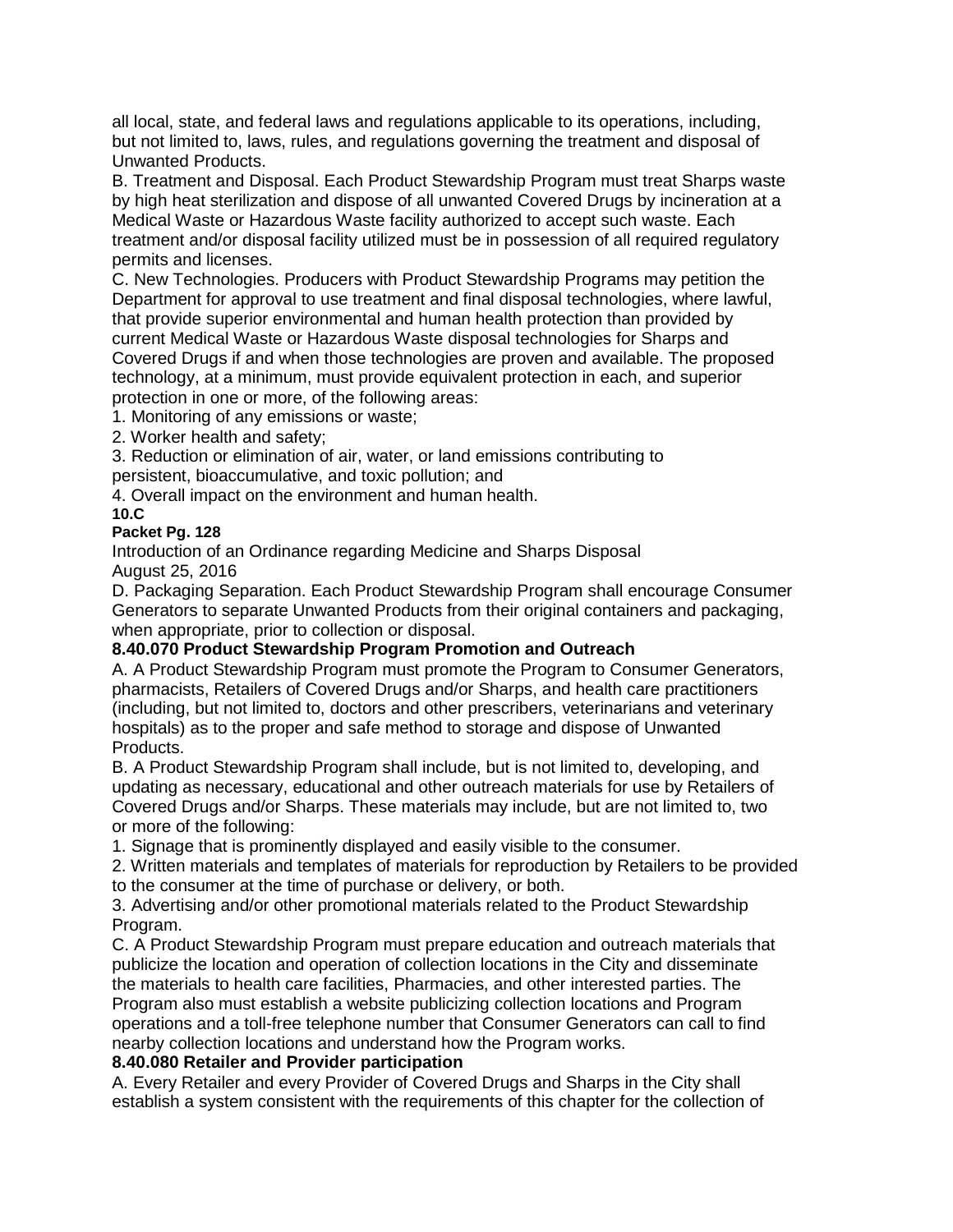consumer-generated Covered Drugs and Sharps waste for proper disposal during the Retailer's or Provider's normal hours of operation, except that:

1. A Retailer or Provider who does not sell or provide Sharps to consumers is not required to establish a collection system for Sharps waste; and

2. A Retailer or Provider who does not sell or provide Covered Drugs to consumers is not required to establish a collection system for Covered Drugs waste.

B. Each system established by a Retailer or Provider for the collection and disposal of consumer generated Covered Drugs and Sharps waste shall include, at a minimum, the following elements:

1. Subject to the limitations contained in subsection (A) of this Section above and subsection (E) of this Section below, each Retailer or Provider shall provide one of the following:

**10.C**

#### **Packet Pg. 129**

Introduction of an Ordinance regarding Medicine and Sharps Disposal August 25, 2016

a. On-site collection system. Receptacles for the collection of consumergenerated Covered Drugs and Sharps waste within the Retailer or

Provider establishment. The receptacle shall meet applicable state and federal standards for safe disposal of Covered Drugs and/or Sharps. The Retailer or Provider shall provide for the management and disposal of all consumer-generated Covered Drugs and/or Sharps waste that is collected at the Retailer or Provider establishment in a safe manner consistent with all state and federal laws and regulations; or

b. Mail-back collection system. Prepaid and preaddressed mail-back envelopes in sufficient capacity for safe disposal of the Covered Drugs and/or Sharps sold or provided to a consumer and meeting applicable state and federal standards for safe disposal of Covered Drugs and/or Sharps.

2. Signage prominently displayed within five feet of every public entrance to the Retailer or Provider establishment and easily visible to the consumer, indicating that the Retailer or Provider establishment collects consumer-generated Covered Drugs and/or Sharps waste from consumers.

C. A Retailer or Provider of Sharps must provide at no additional cost to the consumer an approved Sharps disposal container or containers sufficient to dispose of all Sharps purchased. A Retailer or Provider of Sharps may refuse to accept from a consumer Sharps waste that is not properly contained in an approved container. In the event of a refusal to accept Sharps waste, the Retailer or Provider shall provide the consumer with an appropriate container for proper disposal of said Sharps waste.

D. Sharps disposal containers shall be either a rigid puncture-resistant container with a sealable lid approved by the U.S. Food and Drug Administration for the purpose of transporting Sharps for disposal or a pre-paid mail-back container approved by the U.S. Food and Drug Administration for the purpose of transporting Sharps for disposal.

E. All costs of participation by Retailers and Providers shall be paid or reimbursed by the Producer, group of Producers, or Stewardship Organization as part of its Program as provided in this chapter. Retailers and Providers shall not be expected to incur any costs for participation in a Product Stewardship Program.

**8.40.090 Lists of Producers and Manufacturers of Covered Drugs and Sharps** A. Within sixty (60) days after the effective date of this chapter (or at a later date as approved in writing by the Department), each Drug Wholesaler that sells any Covered Drugs and/or Sharps in the City must provide a list of the Producers of those Covered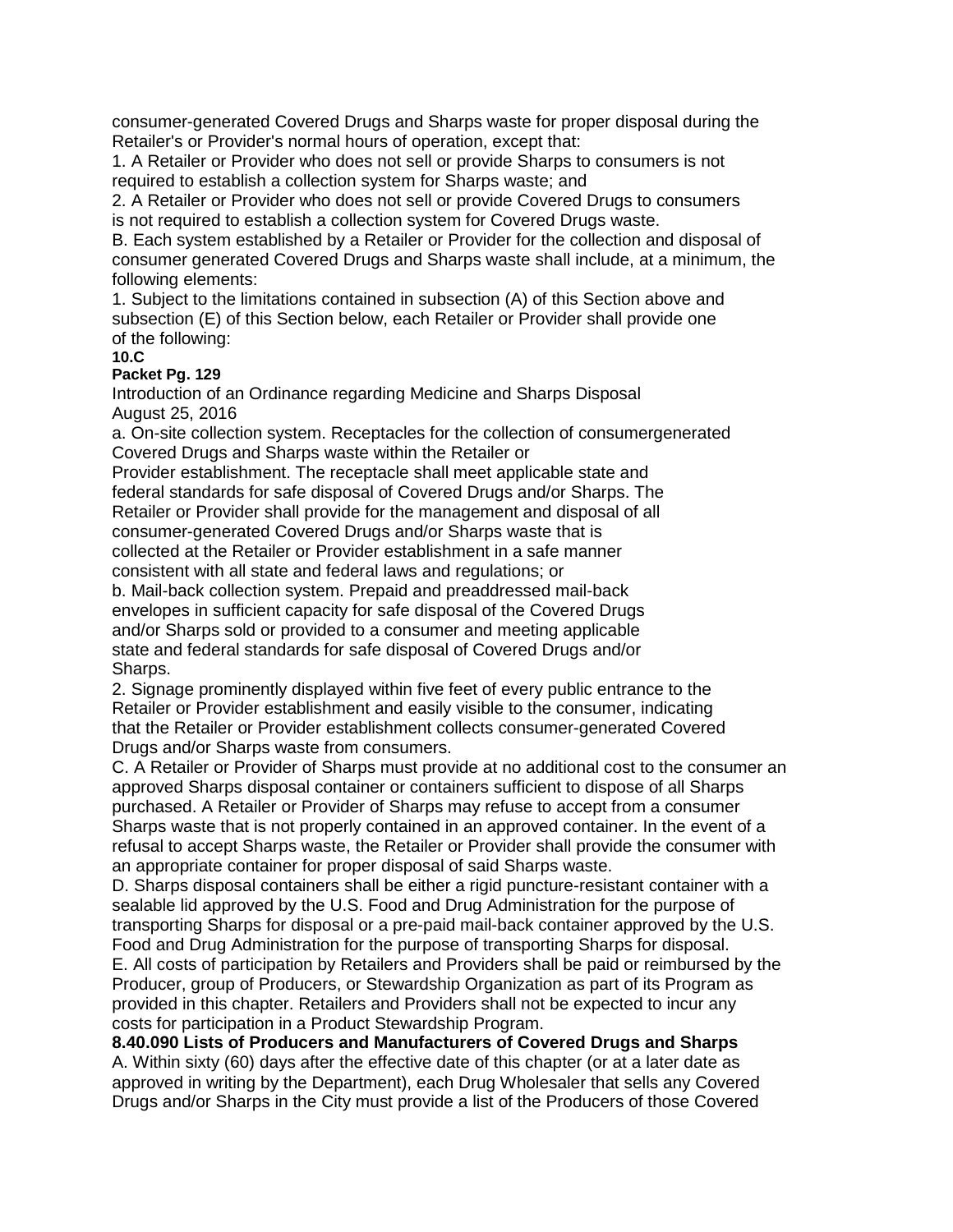Drugs and/or Sharps to the Department in a form prescribed by the Department. Drug Wholesalers must update and submit to the Department such list of Producers of Covered Drugs and/or Sharps by January 15th of each calendar year.

B. Within six (6) months after the effective date of this chapter, or within six (6) months after a Retailer whose label appears on a Covered Drug or Sharps or on the Covered Drug's or Sharps' packaging starts selling the Covered Drug or Sharps in the City (or at a later date as approved in writing by the Department), and, thereafter, upon request from the **10.C**

### **Packet Pg. 130**

Introduction of an Ordinance regarding Medicine and Sharps Disposal August 25, 2016

Department, a Retailer whose label appears on a Covered Drug or Sharps or on the Covered Drug's or Sharps' packaging must provide the contact information of the Manufacturer from whom the Retailer obtains the Covered Drug or Sharps, including the mailing address, physical address, telephone number, and email address of the Retailer's point of contact at the Manufacturer.

C. Within six (6) months after the effective date of this chapter, or within six (6) months after a Covered Drug or Sharps repackaged by a Repackager is first sold in the City (or at a later date as approved in writing by the Department), and, thereafter, upon request from the Department, a Repackager whose label appears on a Covered Drug or Sharps or on the Covered Drug's or Sharps' packaging must provide the contact information of the Manufacturer from whom the Repackager obtains the Covered Drug or Sharps, including the mailing address, physical address, telephone number, and email address of the Repackager's point of contact at the Manufacturer.

### **8.40.100 Reporting**

A. On or before July 1, 2017 (or at a later date as approved in writing by the Department) and in each subsequent year, every Producer, group of Producers, or Stewardship Organization operating a Product Stewardship Program in the City must prepare and submit to the Department an annual written report describing the Program activities during the previous reporting period. The report must include, at minimum, the following: 1. A list of Producers participating in the Product Stewardship Program;

2. A list of Retailers and/or Providers participating in the collection of consumergenerated Covered Drugs and/or Sharps waste;

3. The amount, by type and by weight, of Unwanted Products collected from Consumer Generators collected at each drop-off site and in the entire City and, if applicable, the total amount by type and by weight collected by a Mail-back Program;

4. A description of the collection system, including, without limitation, the location of each collection site and if applicable, locations where envelopes for a Mail-back Program are provided;

5. The name and location of disposal facilities at which Unwanted Products were disposed of and the weight by type of Unwanted Products collected from Consumer Generators disposed of at each facility;

6. Whether policies and procedures for collecting, handling, transporting, and disposing of Unwanted Products, as established in the Plan, were followed during the reporting period and a description of any noncompliance;

7. Whether any safety or security problems occurred during collection, handling, transportation, or disposal of Unwanted Products during the reporting period and, if so, what changes have or will be made to policies, procedures, or tracking mechanisms to alleviate the problem and to improve safety and security; **10.C**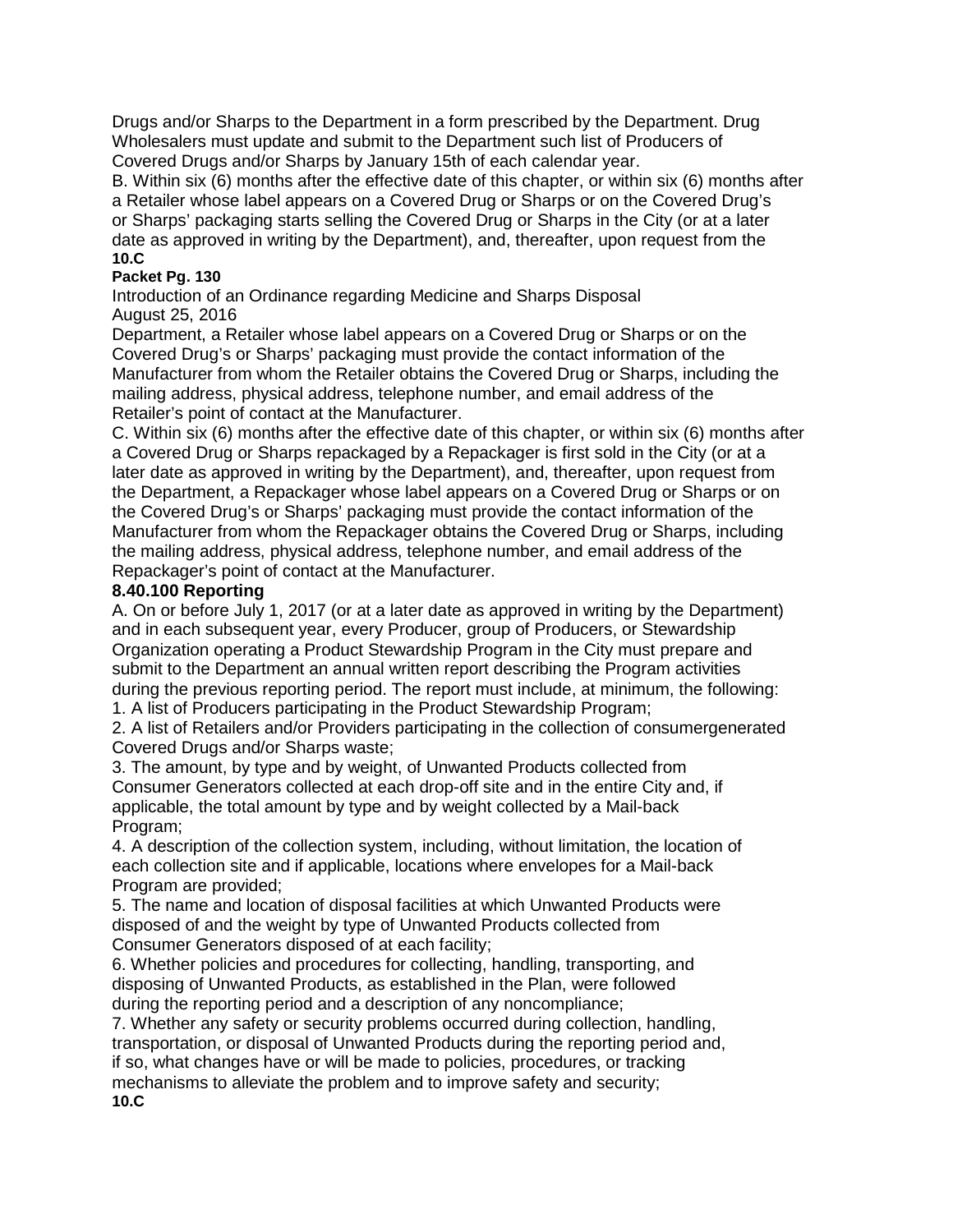#### **Packet Pg. 131**

Introduction of an Ordinance regarding Medicine and Sharps Disposal August 25, 2016

8. A description of public education and outreach activities implemented during the reporting period and their effectiveness, including, without limitation, the methodology used to evaluate the outreach and Program activities;

9. How the Product Stewardship Program complied with all other elements in the Product Stewardship Plan approved by the Department, including, without limitation, its degree of success in meeting any performance goals set by the Department as part of its approval of the Program; and

10. Any other information that the Department may reasonably require.

B. For the purposes of this section, "reporting period" means the period beginning January 1 and ending December 31 of the same calendar year.

### **8.40.110 Program Assessment and Collection of Data**

A. At least once per year, at a time to be determined by the Department, each Product Stewardship Program will conduct a detailed characterization study of Unwanted Products collected at specified locations to help assess effectiveness of the Product Stewardship Program

B. Assessments shall be conducted in a secure location with proper supervision, in full compliance with federal and state laws, rules, and regulations, and in accordance with guidelines issued by the Department.

C. Data collected from Program assessments shall be shared with the Department and other relevant agencies in a timely manner.

D. The Department may require additional assessments as needed to address problems or to help determine Program needs.

#### **8.40.120 List of Producers**

The Department shall provide on its website a list of all Producers participating in Product Stewardship Programs approved by the Department and a list of all Producers the Department has identified as noncompliant with this chapter or any regulations adopted pursuant to this chapter.

#### **8.40.130 Regulations and fees**

A. The City Manager may, after a noticed Public Hearing, adopt such rules and regulations as necessary to implement, administer, and enforce this chapter.

B. The City Council authorizes the City Manager to charge Producers or a group of Producers participating in a Product Stewardship Program for any costs the City incurs in administering and enforcing this chapter. The amount charged shall not exceed actual costs to the City.

# **8.40.140 Enforcement**

A. The Department shall administer the penalty provisions of this chapter. **10.C**

#### **Packet Pg. 132**

Introduction of an Ordinance regarding Medicine and Sharps Disposal August 25, 2016

B. It shall be unlawful for any person to violate any provision or fail to comply with any of the requirements of this chapter.

C. Any Person, Producer, Plan Operator or Product Stewardship Organization that violates or continues to violate the provisions of this chapter shall be subject to the penalties, remedies, and criminal, civil and/or administrative enforcement actions set forth in Title 4 of the Capitola Municipal Code. Each and every day a violation of this chapter exists constitutes a separate and distinct offense for which enforcement action may be taken. D. In determining the appropriate penalties, the Department shall consider the extent of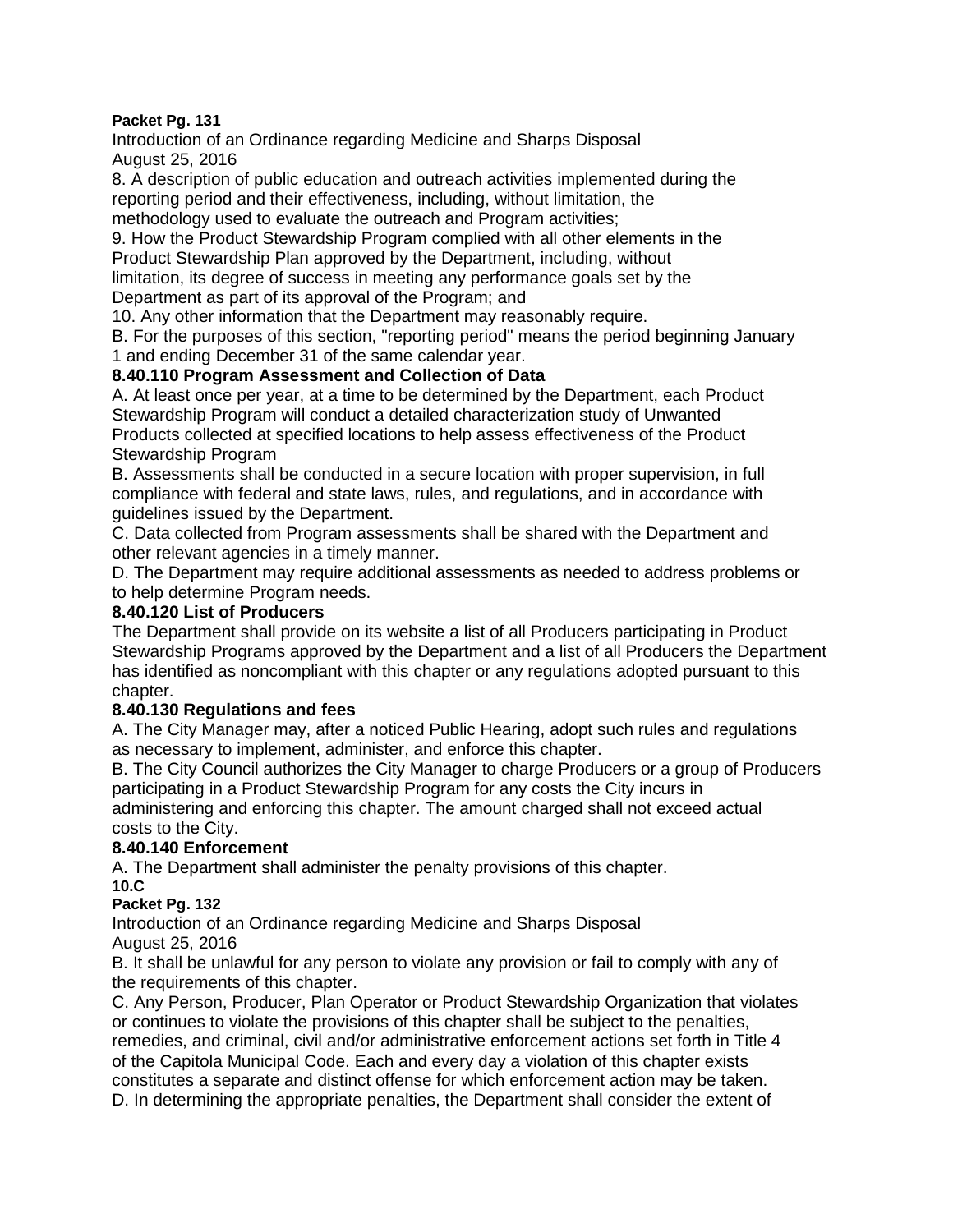harm caused by the violation, the nature and persistence of the violation, the frequency of past violations, any action taken to mitigate the violation, and the financial burden to the violator.

E. Whenever the City finds that a Person has violated a provision or failed to meet a requirement of this chapter, the City may order compliance by written notice of violation to the responsible Person pursuant to Chapter 4.10 of the Capitola Municipal Code.

F. The Department may establish appropriate administrative rules for implementing this chapter, conducting hearings, and rendering decisions pursuant to this section.

G. Upon the failure of any Person to comply with any requirement of this chapter and any rule or regulation adopted pursuant to this chapter, the City Attorney's office may petition any court having jurisdiction for injunctive relief, payment of civil penalties and any other appropriate remedy, including, without limitation, restraining such Person or Entity from continuing any prohibited activity and compelling compliance with lawful requirements. However, this subsection does not permit the City or any court of competent jurisdiction to restrain the sale of any Covered Drug or Sharps in the City.

H. Any Person who knowingly and willfully violates the requirements of this chapter or any rule or regulation adopted pursuant to this chapter is guilty of a misdemeanor. A conviction for a misdemeanor violation under this chapter is punishable by a fine of not less than fifty dollars (\$50.00) and not more than five hundred (\$500.00) for each day per violation, or by imprisonment for a period not to exceed six (6) months, or by both such fine and imprisonment.

I. The remedies provided by this chapter are cumulative and in addition to any other remedies available at law or in equity.

#### **8.40.150 Additional provisions**

A. Disclaimer. In adopting and implementing this chapter, the City is assuming an undertaking only to promote the general welfare. The City is not assuming or imposing on its officers and/or employees an obligation by which they could be liable in money damages to any Person or Entity who claims that a breach proximately caused injury. B. Conflict with State or Federal Law. This chapter shall be construed so as not to conflict with applicable federal, State, and/or Santa Cruz County laws, rules or regulations. Nothing in this chapter shall authorize any City agency or Department to impose any duties or obligations in conflict with limitations on municipal authority established by state or federal law at the time such agency or Department action is taken. The City shall **10.C**

#### **Packet Pg. 133**

Introduction of an Ordinance regarding Medicine and Sharps Disposal August 25, 2016

suspend enforcement of this chapter to the extent that said enforcement would conflict with any preemptive State or federal legislation subsequently adopted.

C. Severability. If any of the provisions of this chapter or the application thereof to any Person or circumstance is held invalid, the remainder of those provisions, including the application of such part or provisions to Persons or circumstances other than those to which it is held invalid shall not be affected thereby and shall continue in full force and effect. To this end, the provisions of this chapter are severable.

D. Nothing in this chapter, or the Product Stewardship Program in which Producers of Sharps and Covered Drug products who sell Sharps and/or Covered Drugs in the are required to participate, is intended to protect anticompetitive or collusive conduct nor shall this chapter be construed to modify, impair, or supersede the operation of any of the antitrust laws or unfair competition laws of the State of California or of the United States.

E. This chapter shall be construed in accordance with California state law, including but not